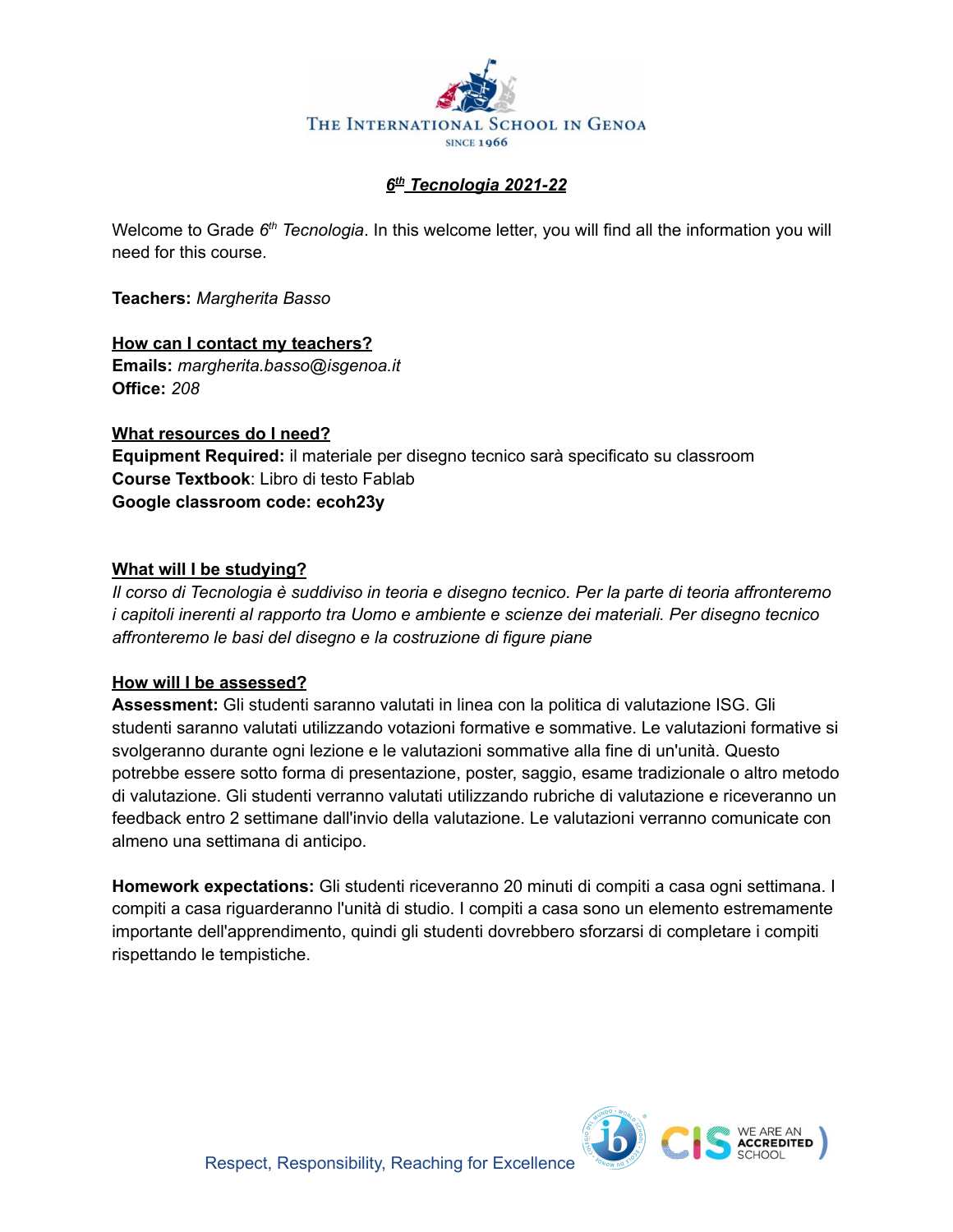

## *Grade 6 German 2021-2022*

Welcome to Grade *6 German*. In this welcome letter, you will find all the information you will need for this course.

**Teachers:** *Christoph Schäfer*

**How can I contact my teachers? Emails:** *christoph.schaeferi@isgenoa.it* **Office:**

### **What resources do I need?**

**Equipment Required:** *An A4 lined notebook, a complete pencil case (pen, pencils, coloured pencils, eraser, sharpener, scissors and glue), a laptop.* **Course Textbook: Beste Freunde A1.1 Kursbuch + Arbeitsbuch Google classroom code:** *qhuysca*

### **How will I be assessed?**

**Assessment:** Students will be assessed inline with the ISG Assessment Policy. Students will be assessed by using both formative and summative assessments. Formative assessments will take place during every lesson and summative assessments at the end of a unit. This could be in the form of a presentation, poster, essay, traditional exam or other method of assessment. Students will be assessed using the IB MYP assessment rubrics and receive feedback within 2 weeks of submitting the assessment. Assessments will be announced at least one week in advance.

**Homework expectations:** Students will receive *45* minutes of homework each week. Homework will relate to the unit of study. Homework is an extremely important element of learning, so students should strive to complete homework on time and to a high standard.

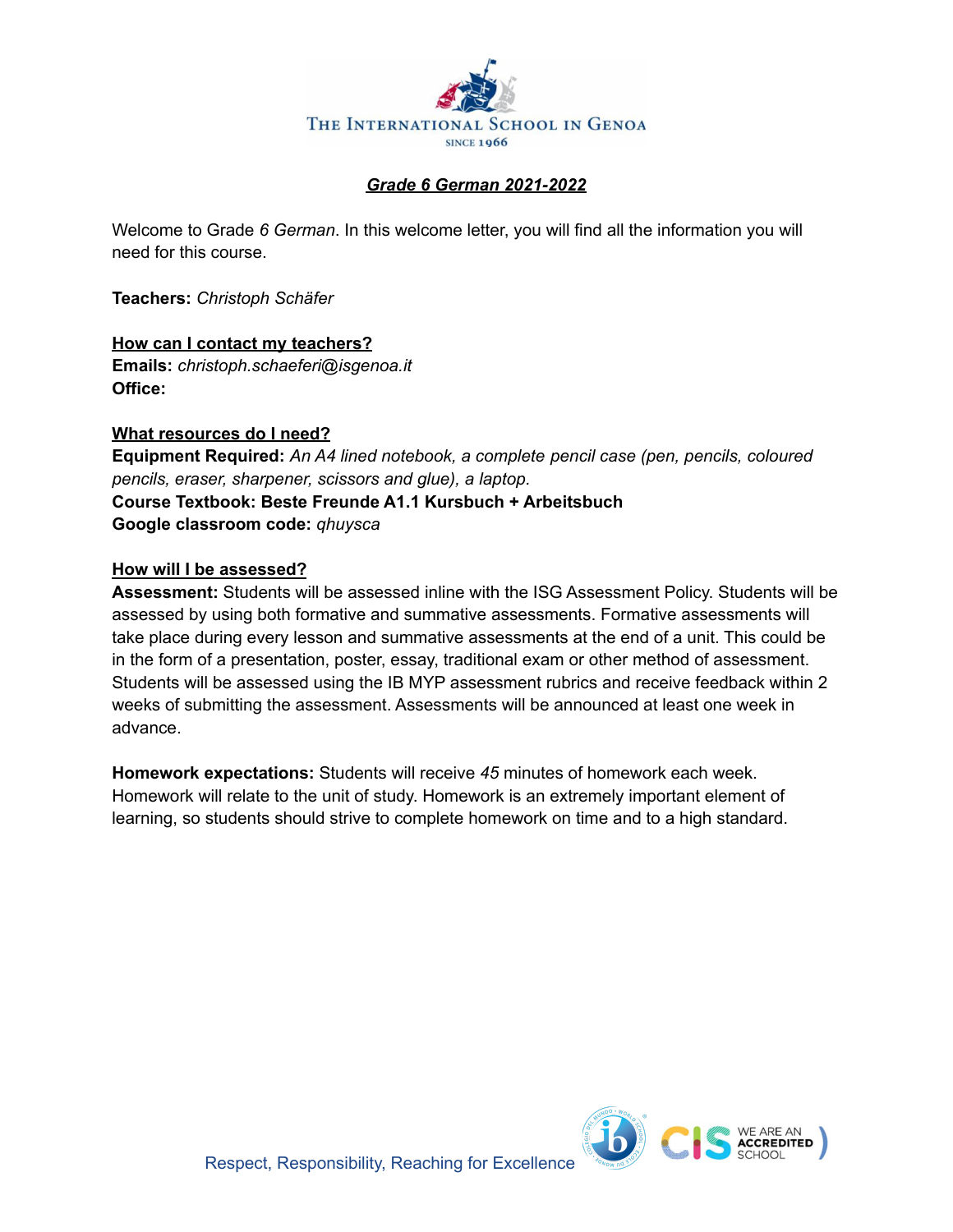

## *6th Grade Educazione civica*

Welcome to 6th Grade Educazione civica. In this welcome letter, you will find all the information you will need for this course.

**Teachers: How can I contact my teachers? Emails:** chiara.borselli@isgenoa.it **Office: 317**

## **What resources do I need?**

**Equipment Required:** libro, computer, penne, matite, forbici, colla. **Course Textbook:** AA.VV. *La nuova Educazione civica* Rizzoli Ed. **Google classroom code:** rnqlliv

## **What will I be studying?**

COSTITUZIONE, diritto, legalità e solidarietà – Conoscenza, riflessione sui significati, pratica quotidiana del dettato costituzionale, che rappresenta il fondamento della nostra convivenza; ordinamento dello Stato, delle Regioni, degli Enti territoriali, delle Autonomie locali e delle Organizzazioni internazionali e sovranazionali, in particolare l'idea e lo sviluppo storico dell'Unione Europea e delle Nazioni Unite.

| $\mathbf{1}$   | La Repubblica<br>Italiana e la<br>Costituzione              | Le leggi dell Stato, la nascita della<br>Costituzione                                                                                  |
|----------------|-------------------------------------------------------------|----------------------------------------------------------------------------------------------------------------------------------------|
| $\overline{2}$ | I diritti e i doveri                                        | I principi fondamentali                                                                                                                |
| 3              | La struttura dello<br>Stato italiano                        | Parlamento, Governo, Presidente della<br>Repubblica, Magistratura, Corte<br>costituzionale, Pubblica Amministrazione<br>ed Enti Locali |
| 4              | Due diritti<br>fondamentali: lavoro<br>e salute             | Cittadinanza, Stato e tutela del lavoro,<br>educazione alla salute                                                                     |
| 5.             | L'Unione Europea e<br>gli altri organismi<br>internazionali | La storia della UE, le istituzioni, gli<br>organi, la carta dei diritti fondamentali,<br>l'onu                                         |

## **How will I be assessed?**

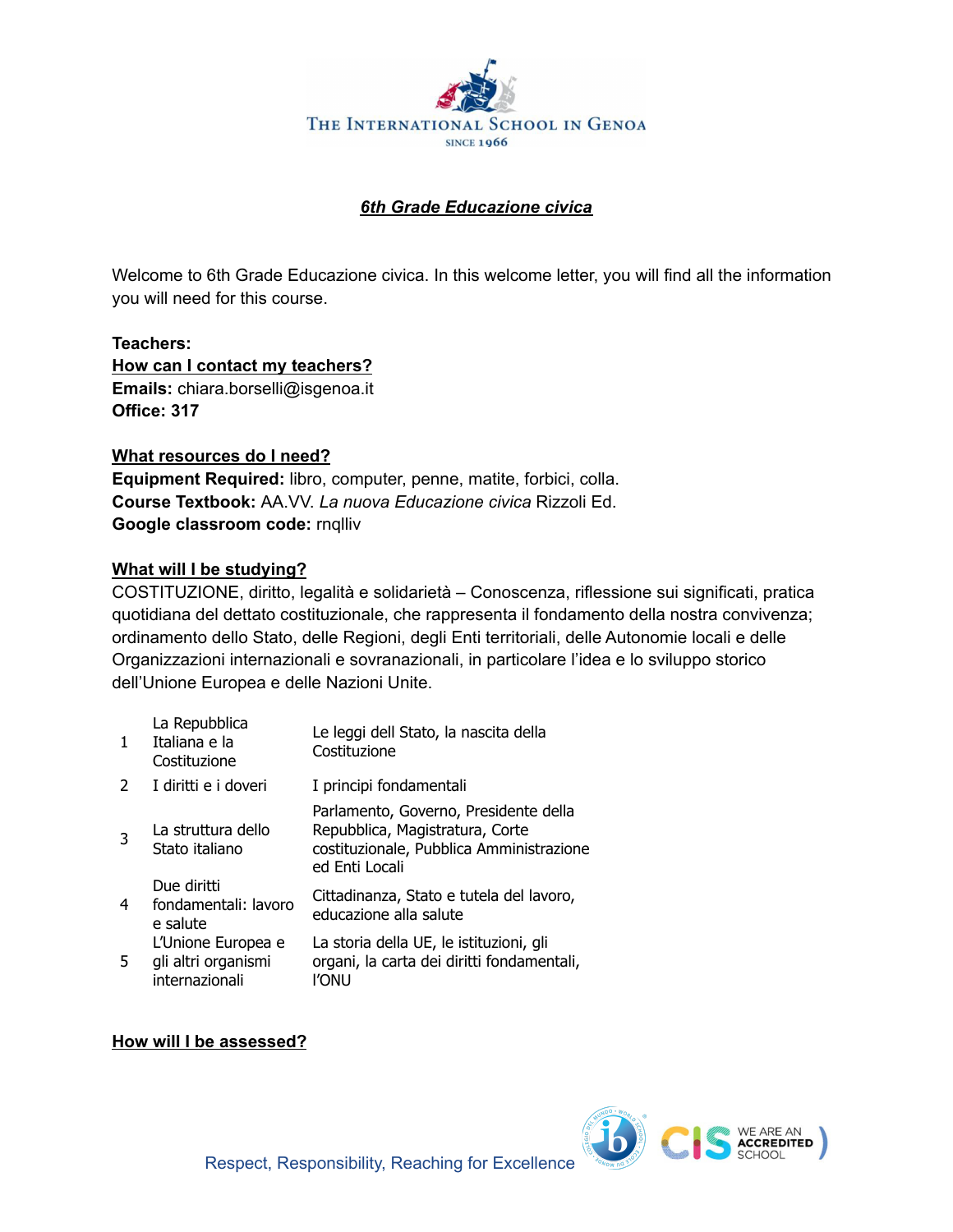

**Assessment:** Students will be assessed inline with the ISG Assessment Policy. Students will be assessed by using both formative and summative assessments. Formative assessments will take place during every lesson and summative assessments at the end of a unit. This could be in the form of a presentation, poster, essay, traditional exam or other method of assessment. Students will be assessed using the IB MYP/DP assessment rubrics and receive feedback within 2 weeks of submitting the assessment. Assessments will be announced at least one week in advance.

**Homework expectations:** Students will receive 20 minutes of homework each week. Homework will relate to the unit of study. Homework is an extremely important element of learning, so students should strive to complete homework on time and to a high standard.

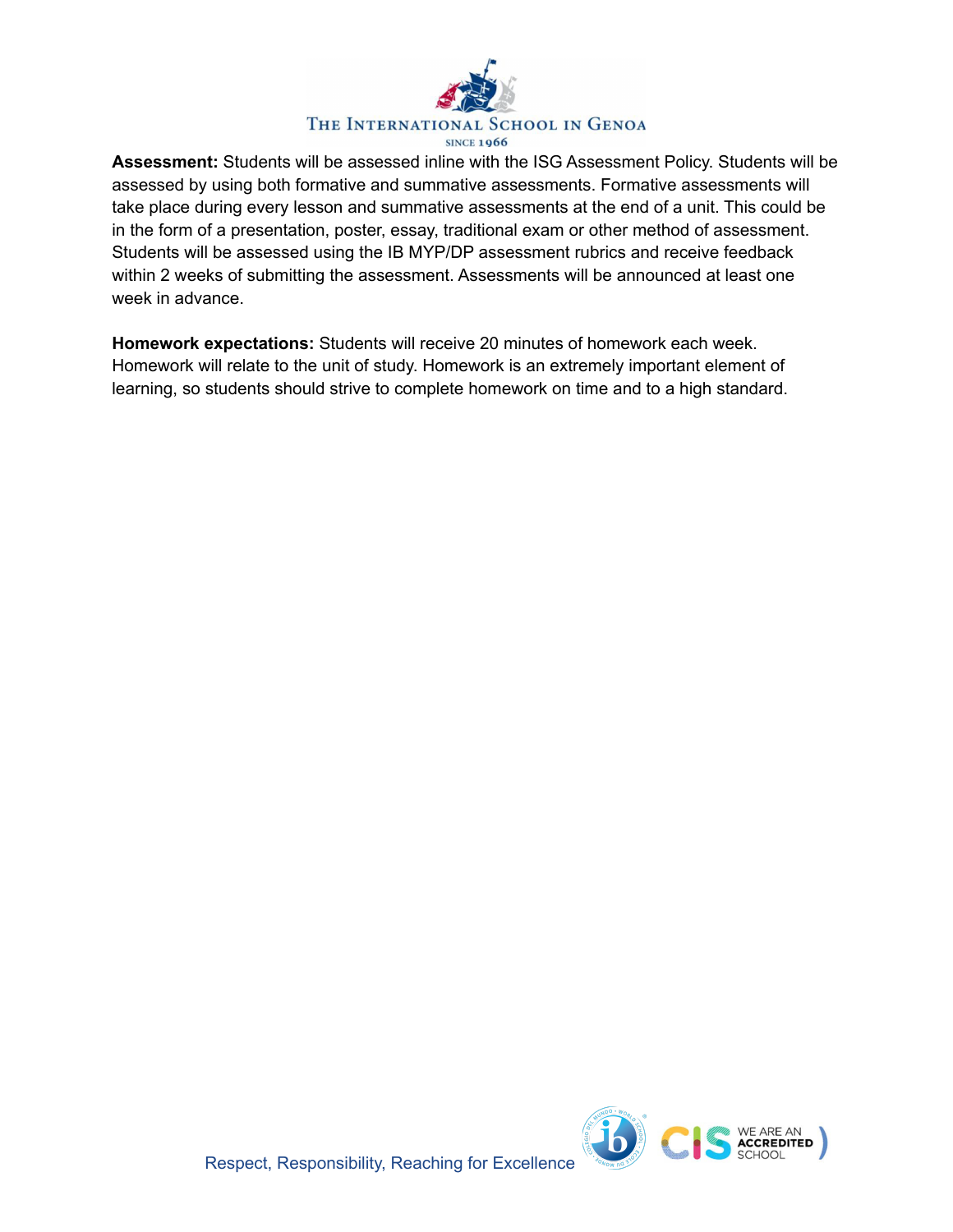

## *6th grade - Italiano - A 2021-22*

Welcome to Grade 6th Italiano A. In this welcome letter, you will find all the information you will need for this course.

**Teachers:** Borselli - Bianchi

### **How can I contact my teachers?**

**Emails: [chiara.borselli@isgenoa.it](mailto:chiara.borselli@isgenoa.it) [sara.bianchi@isgenoa.it](mailto:sara.bianchi@isgenoa.it)**

**Office:** Ms. Borselli - room 317 Ms. Bianchi - room 208

## **What resources do I need?**

### **Equipment Required:**

- Quaderno a righe formato A4
- Astuccio completo

## **Course Textbook:**

- *Datti un'altra regola* Rosetta Zordan
- *Autori e lettori 1* Rosetta Zordan
- *Il cacciatore di sogni* Sara Rattaro
- *Il romanzo di Odisseo* Valerio Massimo Manfredi
- Libro di lettura personale a scelta dello studente

## **Google classroom code:** Ms. Borselli - t7ypbjs

Ms. Bianchi - q3qhgz3

## **What will I be studying?**

Il programma di italiano della prima media segue principalmente quanto stabilito dai programmi ministeriali della scuola statale italiana, in cui l'attenzione principale è data al valore formativo del soggetto ed alla sua capacità di esprimersi e comunicare efficacemente. Gli apprendimenti linguistici vanno perciò riferiti alle abilità di base (ascoltare, parlare, leggere, scrivere), alle varie funzioni e usi del linguaggio (informare, persuadere, raccontare, esprimere sentimenti, interrogare, argomentare, eccetera). A tal fine si promuoverà la lettura di opere letterarie di prosa e di poesia, di autori italiani contemporanei e non, lo studio dei vari generi letterari e lo studio della grammatica, come strumento fondamentale per una comunicazione efficace e come riflessione sui caratteri fondamentali della lingua e delle realtà dei suoi usi.

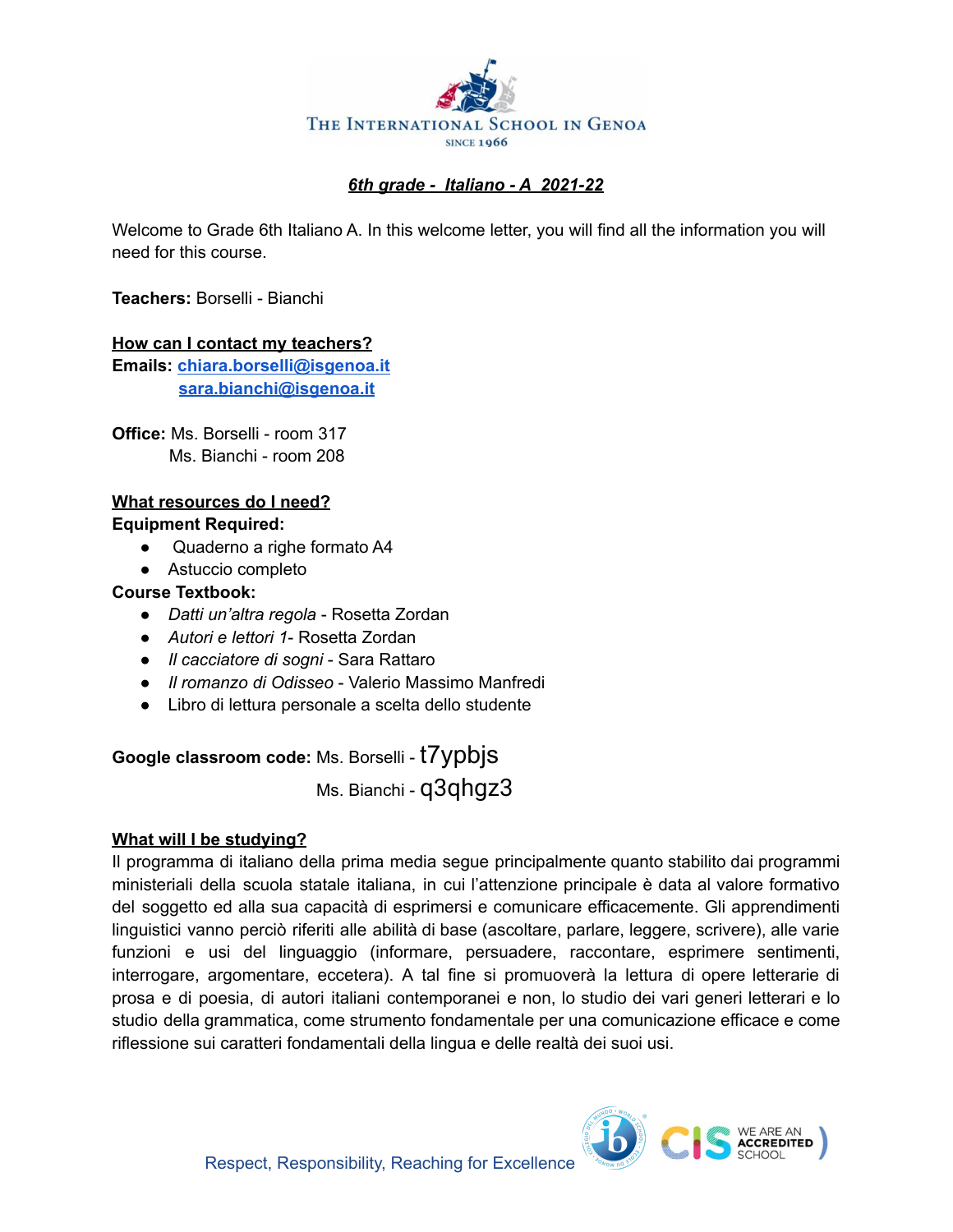

## Quarter | Contractive Unit Contractive Practice Number 2016 1 I generi narrativi che sopravvivono nei secoli •Favola •Fiaba •Analisi grammaticale 2 | Igeneri narrativi e le percezioni •Testo Narrativo •Testo Narrativo di Avventura •Testo descrittivo •Analisi Grammaticale 3 I generi narrativi e la precisione •Testo Regolativo •Testo Espositivo •Analisi Grammaticale 4 I generi narrativi e l'immortalità •Mito •Poesia Epica •Iliade •Odissea •Analisi Grammaticale

## **How will I be assessed?**

**Topics**

**Assessment:** Students will be assessed inline with the ISG Assessment Policy. Students will be assessed by using both formative and summative assessments. Formative assessments will take place during every lesson and summative assessments at the end of a unit. This could be in the form of a presentation, poster, essay, traditional exam or other method of assessment. Students will be assessed using the MYP assessment rubrics and receive feedback within 2 weeks of submitting the assessment. Assessments will be announced at least one week in advance.

**Homework expectations:** Students will receive 10 minutes of homework + daily reading each week. Homework will relate to the unit of study. Homework is an extremely important element of learning, so students should strive to complete homework on time and to a high standard.

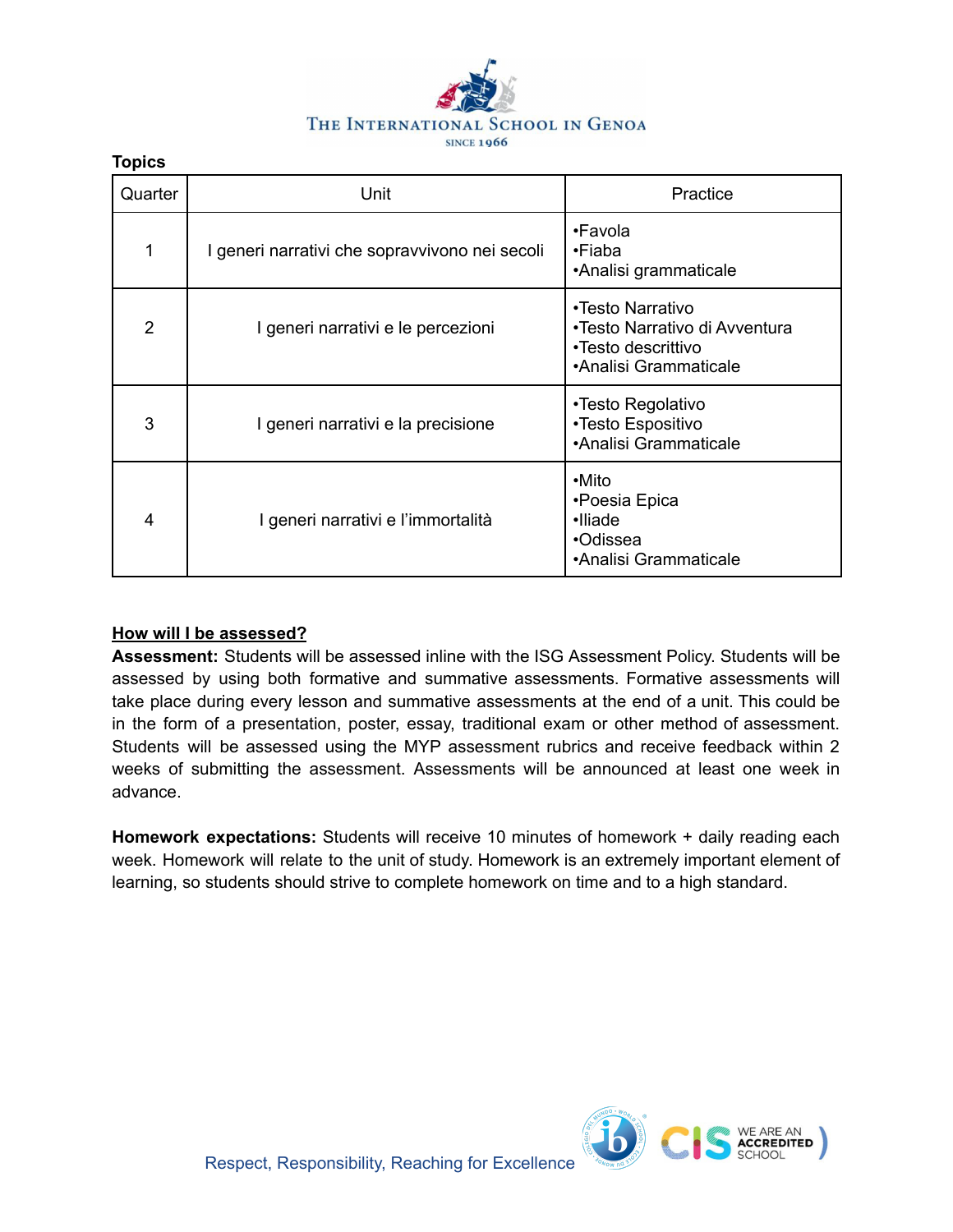

## *6th Grade Music 2021-2022*

Welcome to Grade *6 Music*. In this welcome letter, you will find all the information you will need for this course.

**Teachers:** *Silvia Manfredi*

## **How can I contact my teachers?**

**Emails:** *silvia.manfredi@isgenoa.it*

## **What resources do I need?**

**Equipment Required:** *instrument, pencil and eraser, staff notebook, binder with clear plastic sleeves (portalistini)* **Course Textbook:** *Essentials of Music Theory* **Google classroom code:** ig6zl7g**ig6zl7g**

## **What will I be studying?**

Music reading and Instrumental/vocal performance. The unit will be broken down in the following lessons: The Staff Notes and Pitches, Treble Clef and Staff, The Grand Staff, Ledger Lines, Note Values, Measure, Bar Line and Double Bar, Time Signature and Note Values Whole, Half and Quarter Rests, 2/4 and 3⁄4 Time Signature, Dotted Half Note, Eastman Counting System, Preparation and performance of a piece of music.

## **How will I be assessed?**

**Assessment:** Students will be assessed inline with the ISG Assessment Policy. Students will be assessed by using both formative and summative assessments. Formative assessments will take place during every lesson and summative assessments at the end of a unit. This could be in the form of a presentation, poster, essay, traditional exam or other method of assessment. Students will be assessed using the IB MYP/DP assessment rubrics and receive feedback within 2 weeks of submitting the assessment. Assessments will be announced at least one week in advance.

**Homework expectations:** Students will receive *20* minutes of homework each week. Homework will relate to the unit of study. Homework is an extremely important element of learning, so students should strive to complete homework on time and to a high standard.

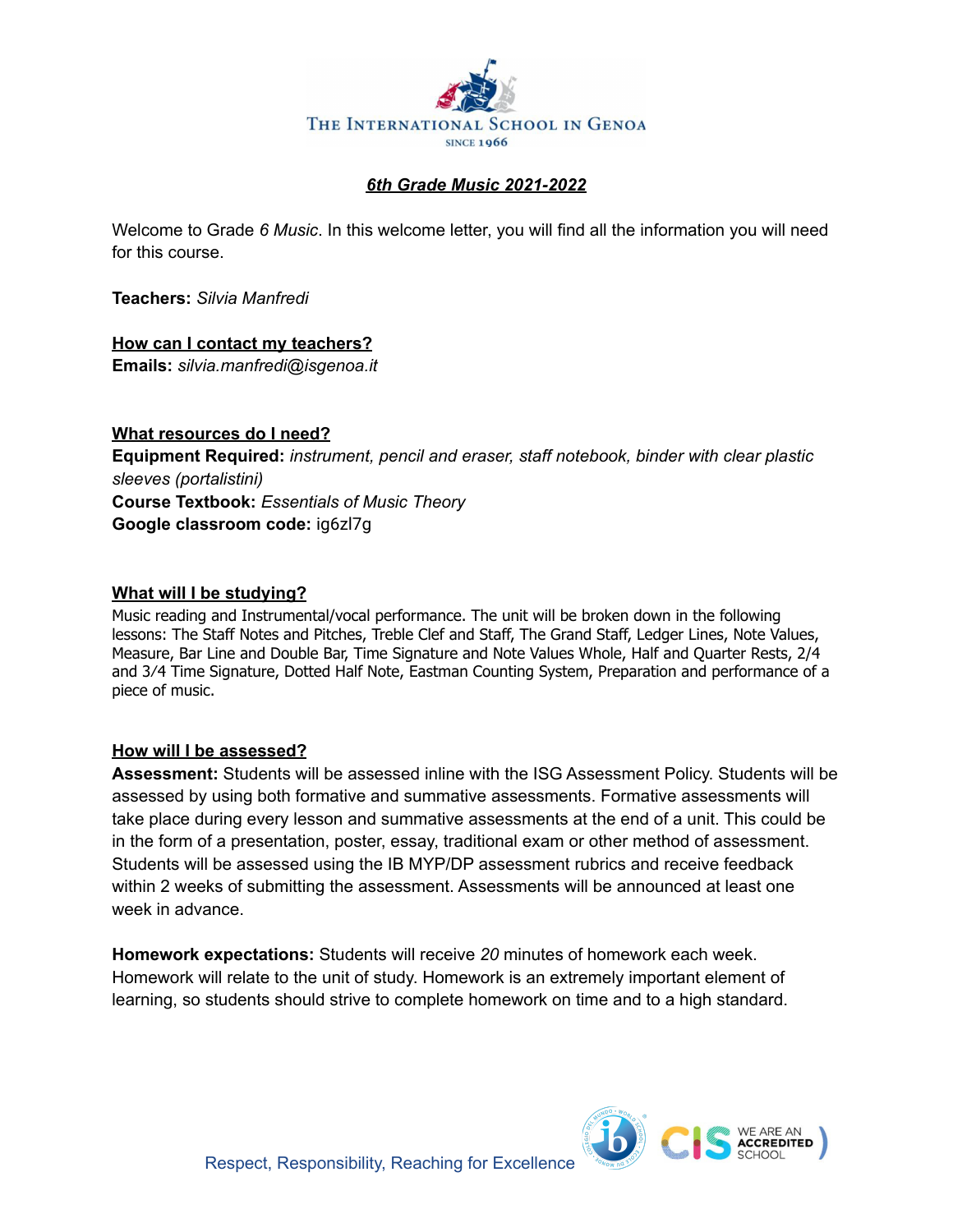

## *6th Grade, I&S 2021-2022*

Welcome to *Grade 6 Individuals and Societies*. In this welcome letter, you will find all the information you will need for this course.

**Teacher:** *Ilaria Daneluz* **How can I contact my teacher? Emails:** *ilaria.daneluz@isgenoa.it* **Office:** *317*

**What resources do I need? Equipment Required:** *A4 notebook, A4 portalistini or binder, writing utensils.* **Course Textbook:** *relevant material will be provided.* **Google classroom code: 6X** biddkgi *6Y pg5cqjl*

### **What will I be studying?**

*Students will study each continent through the following themes: Geography & Climate, Politics, War and Conflict, Religion & Culture, and Trade.*

## **How will I be assessed?**

**Assessment:** Students will be assessed in line with the ISG Assessment Policy. Students will be assessed by using both formative and summative assessments. Formative assessments will take place during every lesson and summative assessments at the end of a unit. This could be in the form of a presentation, poster, essay, traditional exam or other method of assessment. Students will be assessed using the IB MYP assessment rubrics and receive feedback within 2 weeks of submitting the assessment. Assessments will be announced at least one week in advance.

**Homework expectations:** Students will receive *30* minutes of homework each week. Homework will relate to the unit of study. Homework is an extremely important element of learning, so students should strive to complete homework on time and to a high standard.

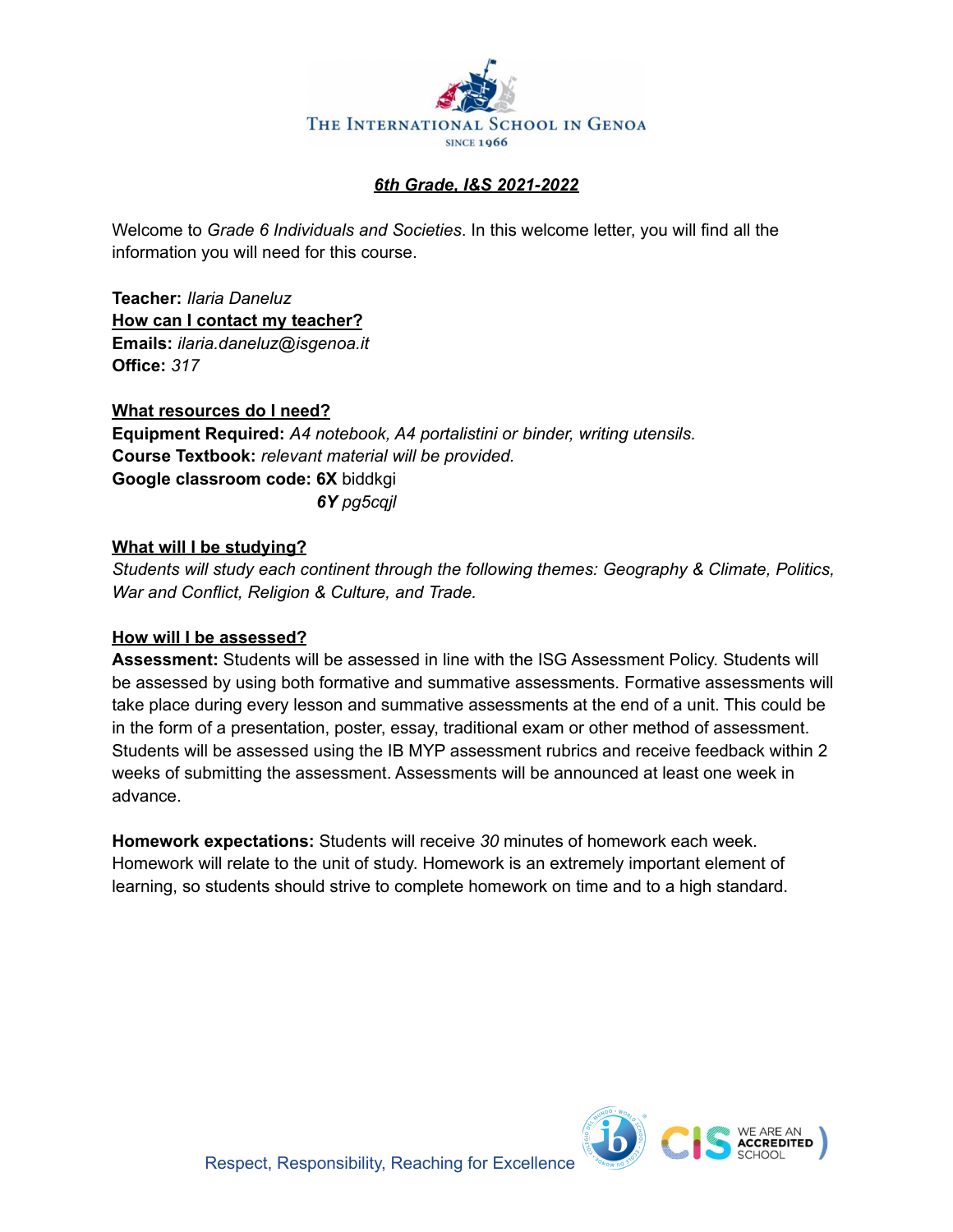

## *6 th Matematica in Italiano 2021-22*

Welcome to Grade 6<sup>th</sup> Matematica. In this welcome letter, you will find all the information you will need for this course.

**Teachers:** *Margherita Basso*

**How can I contact my teachers? Emails:** *margherita.basso@isgenoa.it* **Office:** *208*

**What resources do I need? Equipment Required:** Quaderno a quadretti A4 **Course Textbook**: Libro di testo Tangram 1 **Google classroom code: mxjg7zw**

## **What will I be studying?**

*Durante il corso di matematica affronteremo gli insiemi. Per la parte di aritmetica affronteremo i numeri naturali, decimali e frazioni con le relative espressioni. Per geometria studieremo gli enti geometrici fondamentali, gli angoli, poligoni, triangoli e quadrilateri.*

## **How will I be assessed?**

**Assessment:** Gli studenti saranno valutati in linea con la politica di valutazione ISG. Gli studenti saranno valutati utilizzando votazioni formative e sommative. Le valutazioni formative si svolgeranno durante ogni lezione e le valutazioni sommative alla fine di un'unità. Questo potrebbe essere sotto forma di presentazione, poster, saggio, esame tradizionale o altro metodo di valutazione. Gli studenti verranno valutati utilizzando rubriche di valutazione e riceveranno un feedback entro 2 settimane dall'invio della valutazione. Le valutazioni verranno comunicate con almeno una settimana di anticipo.

**Homework expectations:** Gli studenti riceveranno 20 minuti di compiti a casa ogni settimana. I compiti a casa riguarderanno l'unità di studio. I compiti a casa sono un elemento estremamente importante dell'apprendimento, quindi gli studenti dovrebbero sforzarsi di completare i compiti rispettando le tempistiche.

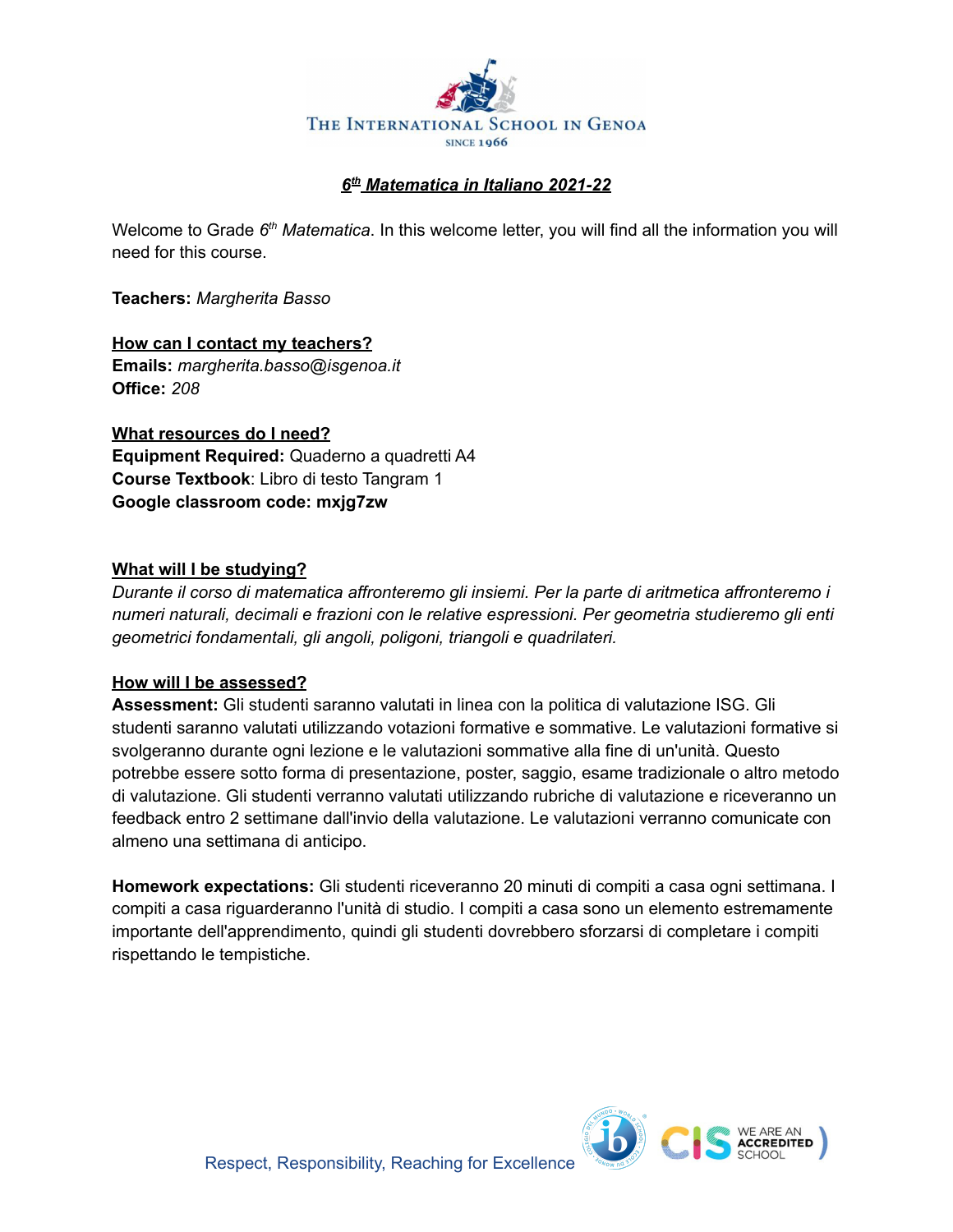

**Welcome to 6th Grade English!**

Teacher: Eric Stam Email: [eric.stam@isgenoa.it](mailto:eric.stam@isgenoa.it)

*Tell me and I forget. Teach me and I remember. Involve me and I learn. -Benjamin Franklin*

We are excited to welcome you to English Language & Literature, year 1, and your first year of Middle School! Here is some of what you need to know to get started in English.

## *Four Key Competencies of English Language Arts*

- 1. Reading A variety of genres will be explored. We will be following the MYP English Language & Literature curriculum, but we will also use elements of the Reading Workshop model, so independent reading of choice books will be essential. We will all work on the same skills using texts you choose!
- 2. Writing There will be a strong focus on using the writing process of planning, drafting, revising and editing, and publishing to strengthen all of the traits the students need to develop. Students will write for a variety of purposes. Pieces of work will also vary regarding time frame and length.
- 3. Speaking and Listening There will be a focus on comprehension and collaboration, as well as presentation of the students' ideas.
- 4. Language Emphasis will be placed on the conventions of standard English grammar and usage, capitalization, punctuation, and spelling when writing or speaking. Time will also be spent improving and expanding students' vocabulary including understanding of figurative language, word relationships, and tones in word meanings.

## *What will I need to bring to class?*

- Your computer, charger, and headphones
- Pencil and pens of different colors
- a spiral notebook
- sticky notes
- your choice book
- a positive attitude and a desire to learn!

## *How will I know how I'm doing? How will my work be assessed?*

All written assignments will be assessed based on a rubric that is given at the beginning of the assignment. The rubric will have descriptors for the levels of achievement. There will also be feedback about what has gone well, next steps for successful learning, and reflective questions.

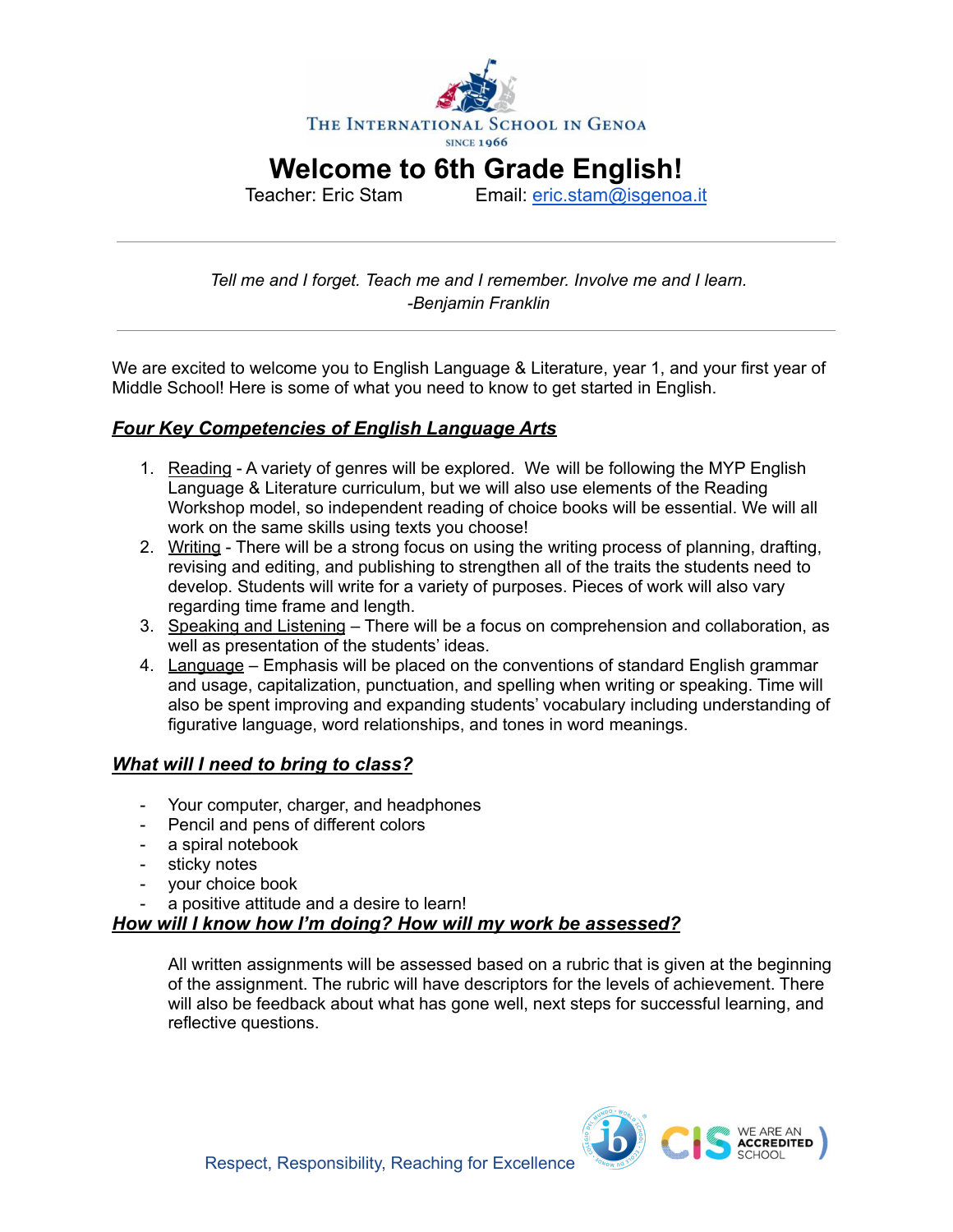

## *What can I expect regarding homework?*

Students will receive 1.5 - 2.5 hours of homework each week. Much of the homework will be reading your novel and writing a response in the form of post-it notes or notebook pages that we will work on throughout the year. Homework is an extremely important element of learning, so students should strive to complete homework on time and to a high standard. Homework will often include reading to prepare for class. If there are problems with completing homework it is best to explain these the day the homework is set, not the day it is due.

Assignments and homework will be posted on Managebac and Google Classroom. Any materials you need will be posted on Google Classroom.

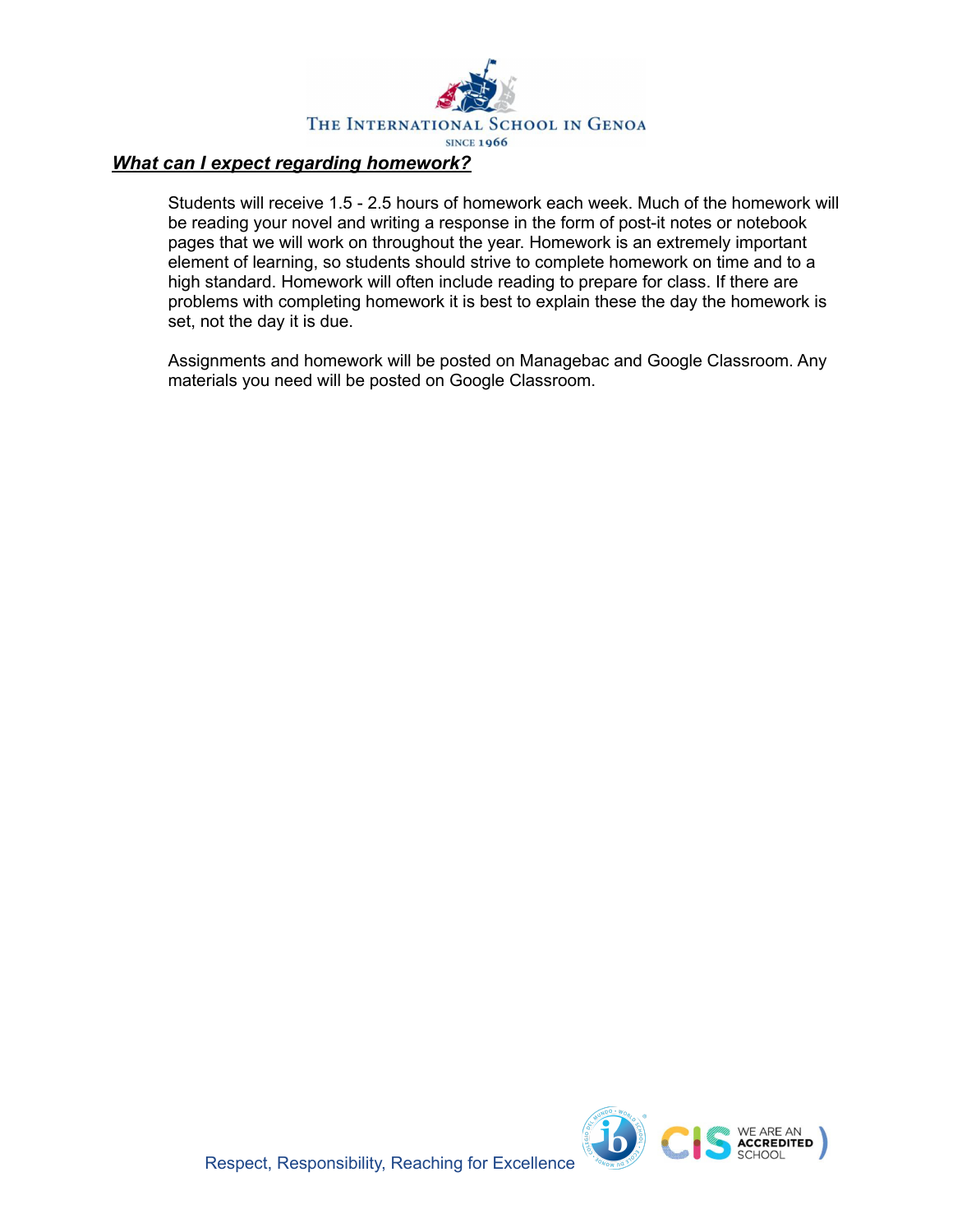

Welcome to grade 6 Physical and Health Education. In this welcome letter, you will find all the information you will need for this course.

#### **Teachers: Lucy Deas**

**How can I contact my teacher? Email: [lucy.deas@isgenoa.it](mailto:lucy.deas@isgenoa.it) Office: Gym balcony**

#### **What resources do I need?**

#### **Equipment Required:**

- ISG PHE team T-shirt (white or grey)
- Shorts / leggings / Tracksuit bottoms (Sweatshirt or waterproof rain jacket if wet)
- Indoor sneakers for the gyms (appropriate sports shoes)
- Water bottle

**Google classroom code:**

**6X b24sqas**

**6Y wj4mo2t**

#### **What will I be studying? PHE Curriculum units**

- Invasion games e.g. Soccer, Unihockey, Handball, Touch Rugby, Basketball
- Creative movement e.g. Dance, Gymnastics, aerobics, yoga
- Health Related Fitness e.g. Distance running, Circuit training, Orienteering
- Net Games e.g. Volleyball, Badminton, Table Tennis
- Track and field athletics e.g. Running, Jumping and throwing events
- Striking & Fielding games e.g. Softball, Cricket
- 

#### **How will I be assessed?**

**Assessment:** Students will be assessed inline with the ISG Assessment Policy. Students will be assessed by using both formative and summative assessments. Formative assessments will take place during every lesson and summative assessments at the end of a unit. This could be in the form of a presentation, poster, essay, traditional exam or other method of assessment. Students will be assessed using the IB MYP assessment rubrics and receive feedback within 2 weeks of submitting the assessment. Assessments will be announced at least one week in advance.

- Criterion A Knowing and understanding
- Criterion B Planning for performance
- Criterion C Applying and performing
- Criterion D Reflecting and improving performance

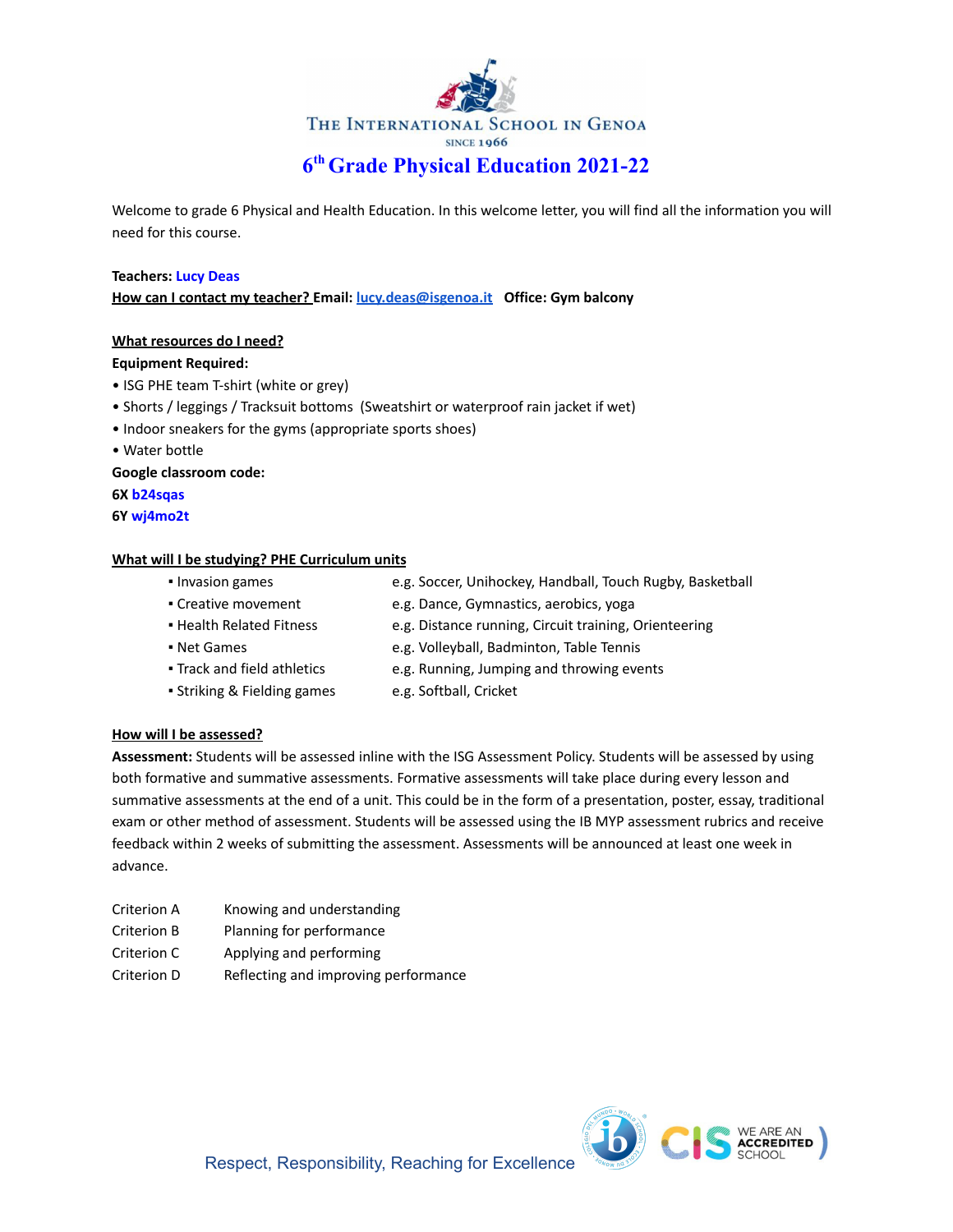

**Home Learning expectations:** Students will receive 30 minutes of homework each week relating to the unit of study. This is an extremely important element of learning, so students should strive to complete work on time and to a high standard.

# *Visual Art | 2021-2022*

Welcome to *6 th X grade Visual Art*. In this welcome letter, you will find all the information you will need for this course.

## **Teachers:**

**How can I contact my teachers? Emails: valeria.desimoni@isgenoa.it Office: Art Room 213**

## **What resources do I need?**

**Equipment Required:** 2B Pencil, A4 size folder for drawings and notes, pencil sharpener and eraser, drawing paper (A4 album), sketchbook **Course Textbook:** *None* **Google classroom code: zp22goc**

## **What will I be studying?**

The Elemets of Art with a focus on Composition and Expression through personal studio work, and learning about artworks and artists.

## **How will I be assessed?**

**Assessment:** Students will be assessed inline with the ISG Assessment Policy. Students will be assessed by using both formative and summative assessments. Formative assessments will take place during every lesson and summative assessments at the end of a unit. This could be in the form of a presentation, poster, essay, traditional exam or other method of assessment. Students will be assessed using the IB MYP assessment rubrics and receive feedback within 2 weeks of submitting the assessment. Assessments will be announced at least one week in advance.

**Homework expectations:** Students will receive *15* minutes of homework each week. Homework will relate to the unit of study. Homework is an extremely important element of learning, so students should strive to complete homework on time and to a high standard.

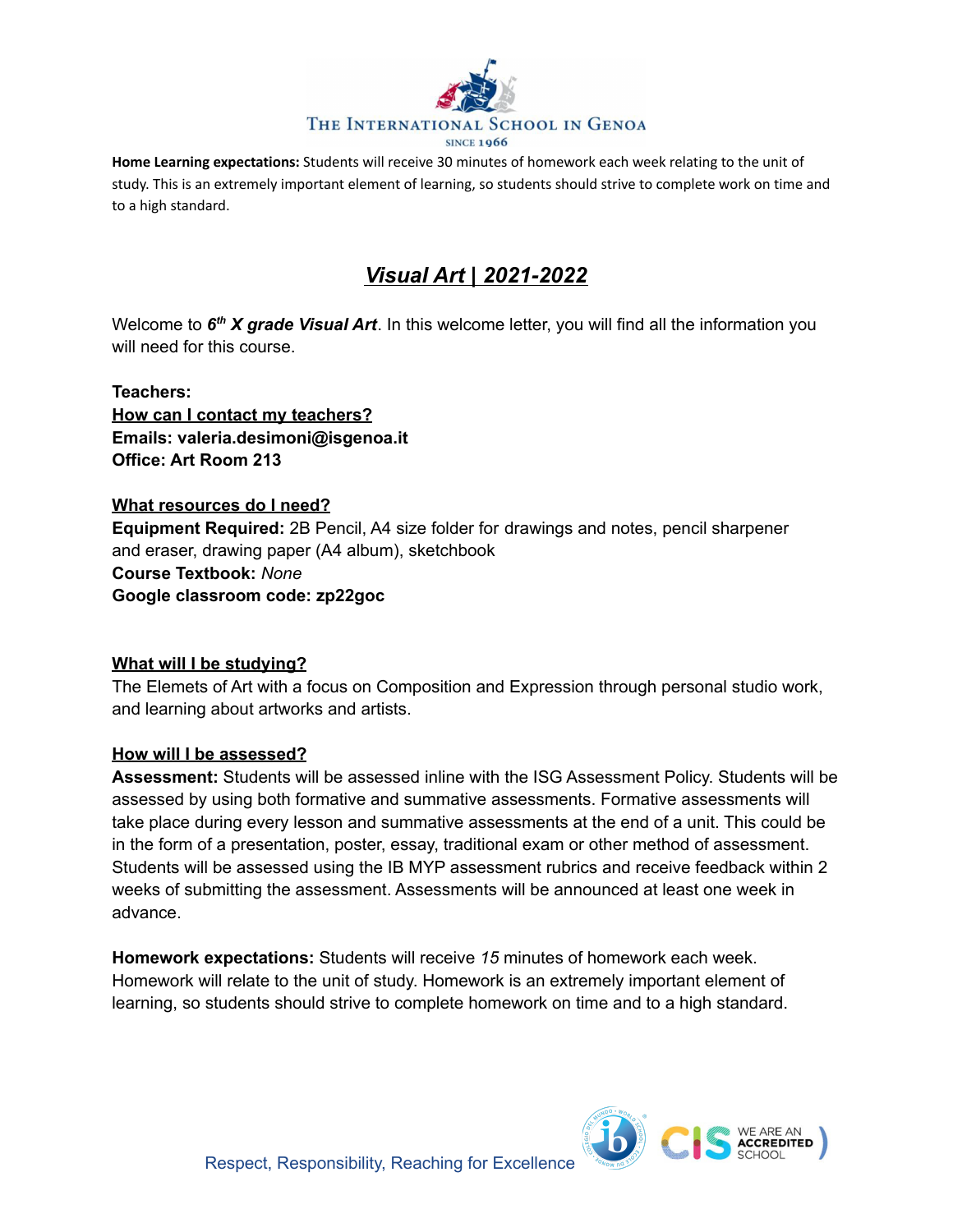

Welcome to *6 thY grade Visual Art*. In this welcome letter, you will find all the information you will need for this course.

**Teachers: How can I contact my teachers? Emails: valeria.desimoni@isgenoa.it Office: Art Room 213**

## **What resources do I need?**

**Equipment Required:** 2B Pencil, A4 size folder for drawings and notes, pencil sharpener and eraser, drawing paper (A4 album), sketchbook **Course Textbook:** *None* **Google classroom code:** 2xnyzj7

## **What will I be studying?**

The Elemets of Art with a focus on Composition and Expression through personal studio work, and learning about artworks and artists.

## **How will I be assessed?**

**Assessment:** Students will be assessed inline with the ISG Assessment Policy. Students will be assessed by using both formative and summative assessments. Formative assessments will take place during every lesson and summative assessments at the end of a unit. This could be in the form of a presentation, poster, essay, traditional exam or other method of assessment. Students will be assessed using the IB MYP assessment rubrics and receive feedback within 2 weeks of submitting the assessment. Assessments will be announced at least one week in advance.

**Homework expectations:** Students will receive *15* minutes of homework each week. Homework will relate to the unit of study. Homework is an extremely important element of learning, so students should strive to complete homework on time and to a high standard.

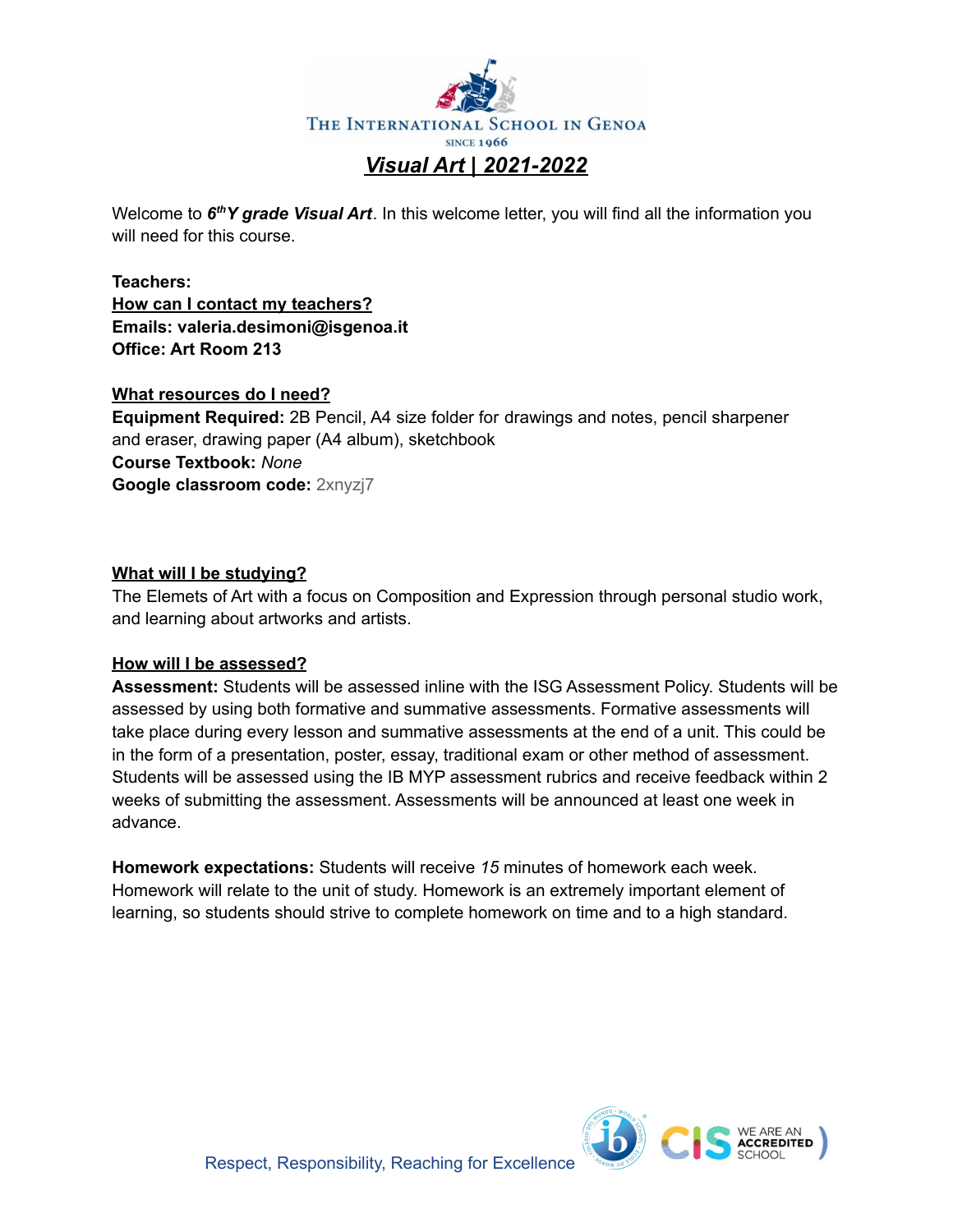

## *Grade 6 French 2021-2022*

Welcome to Grade *6 French*. In this welcome letter, you will find all the information you will need for this course.

**Teachers:** *Virginia Briganti*

**How can I contact my teachers? Emails:** *virginia.briganti@isgenoa.it* **Office:** *207*

## **What resources do I need?**

**Equipment Required:** *An A4 lined notebook, a complete pencil case (pen, pencils, coloured pencils, eraser, sharpener, scissors and glue), a laptop.* **Course Textbook:** *Cap sur… 1, Ma première grammaire.* **Google classroom code:** *s5kzvdh*

## **What will I be studying?**

*Vocabulary: introductions, greetings, classroom vocabulary, numbers, family, toys, school subjects, days of the week, likes and dislikes, daily activities, transports, food, rooms in a house, furniture, locating objects, feelings, the weather, months and seasons, parts of the body, clothes, describing people.*

*Grammar: common regular and irregular verbs in the present tense, definite and indefinite articles, possessive adjectives, sentences in the affirmative, negative and interrogative mode, prepositions, common idiomatic expressions.*

## **How will I be assessed?**

**Assessment:** Students will be assessed inline with the ISG Assessment Policy. Students will be assessed by using both formative and summative assessments. Formative assessments will take place during every lesson and summative assessments at the end of a unit. This could be in the form of a presentation, poster, essay, traditional exam or other method of assessment. Students will be assessed using the IB MYP assessment rubrics and receive feedback within 2 weeks of submitting the assessment. Assessments will be announced at least one week in advance.

**Homework expectations:** Students will receive *40* minutes of homework each week. Homework will relate to the unit of study. Homework is an extremely important element of learning, so students should strive to complete homework on time and to a high standard.

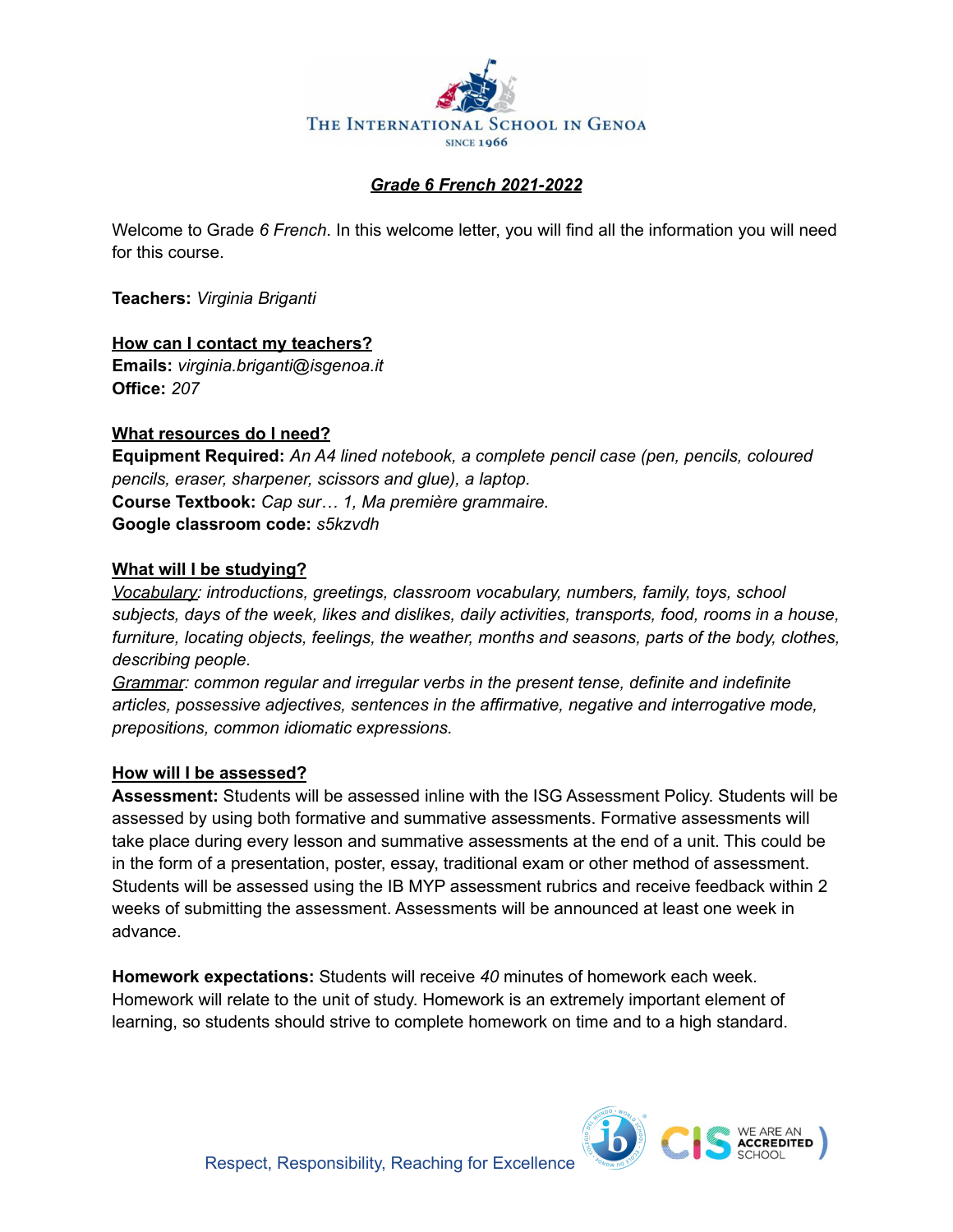

## *Grade 6 Math 2021-2022*

Welcome to Grade 6 math. In this welcome letter, you will find all the information you will need for this course.

**Teacher:** *Lauren House*

**How can I contact my teachers? Emails:** lauren.house@isgenoa.it **Office:** 313

## **What resources do I need?**

**Equipment Required:** *Pencil, pen, ruler, sharpener, eraser, notebook, scientific calculator, protractor, pair of compasses, fully charged laptop* **Course Textbook:** *IB MYP Mathematics 1* **Google classroom code:** *6Y: 4z6t5h, 6X: v3feioc*

## **What will I be studying?**

Units of study include: Numbers and the number system: civilisations and human interactions, Percentages: inequality and difference, Algebraic Expressions and Equations, Geometric Constructions: artistry and creativity, Fractions: human connections, Data management: trends in communities, Perimeter, Area and Volume: environmental impacts.

## **How will I be assessed?**

**Assessment:** Students will be assessed inline with the ISG Assessment Policy. Students will be assessed by using both formative and summative assessments. Formative assessments will take place during every lesson and summative assessments at the end of a unit. This could be in the form of a presentation, poster, essay, traditional exam or other method of assessment. Students will be assessed using the IB MYP assessment rubrics and receive feedback within 2 weeks of submitting the assessment. Assessments will be announced at least one week in advance.

**Homework expectations:** Students will receive 30 minutes of homework each week. Homework will relate to the unit of study. Homework is an extremely important element of learning, so students should strive to complete homework on time and to a high standard.

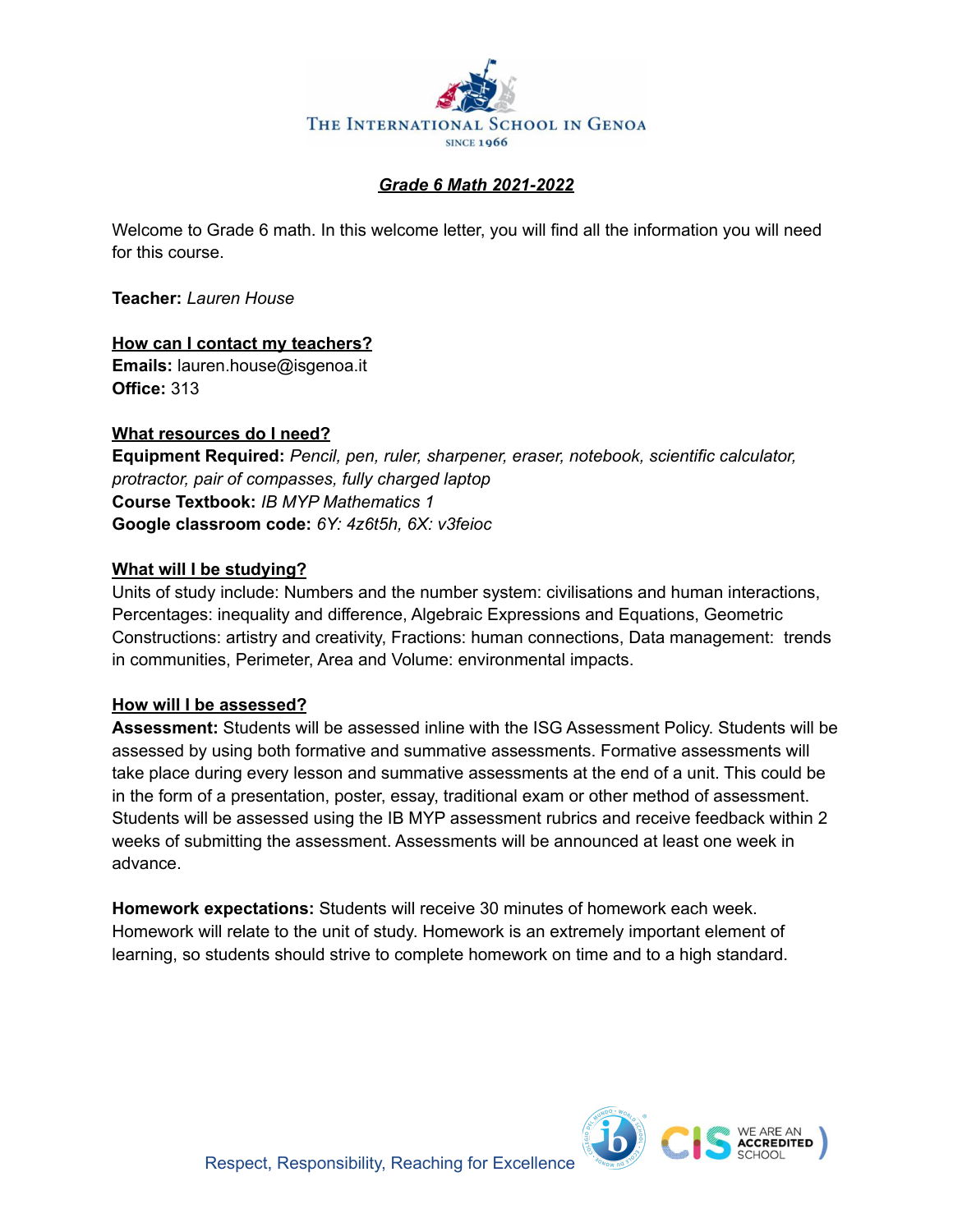

Welcome to Grade 8 Design. In this welcome letter, you will find all the information you will need for this course.

**Teachers:** Christina Koprowicz

## **How can I contact my teachers?**

**Emails:** [christina.koprowicz@isgenoa.it](mailto:christina.koprowicz@isgenoa.it) **Office:** 312

## **What resources do I need?**

**Equipment Required:** 1 notebooks, 1 portadocumenti (plastic pocket folder), pens and pencils, 30cm ruler, eraser and laptop with charger. Shall there be any further resources the students will be notified in advance.

**Course Textbook:** MYP Technology Years 1-3 Printed Student Book **Google classroom code:** uc6cjwx

## **What will I be studying?**

The following units will be covered:

Unit 1. Personal calendar and referencing

Unit 2. How can we design products to support someone with limited mobility

Unit 3. How can we provide access to clean water for all?

Unit 4. How can we make a toy/digital game to improve the life of a child in need (homeless, refugee, disability or dysfunctional background).

Please refer to the yearly planner for further information.

## **How will I be assessed?**

**Assessment:** Students will be assessed inline with the ISG Assessment Policy. Students will be assessed by using both formative and summative assessments. Formative assessments will take place during every lesson and summative assessments at the end of a unit. This could be in the form of a presentation, poster, essay, traditional exam or other method of assessment. Students will be assessed using the MYP assessment rubrics and receive feedback within 2 weeks of submitting the assessment. Assessments will be announced at least one week in advance.

**Homework expectations:** Students will receive 60 minutes of homework each week. Homework will relate to the unit of study. Homework is an extremely important element of learning, so students should strive to complete homework on time and to a high standard.

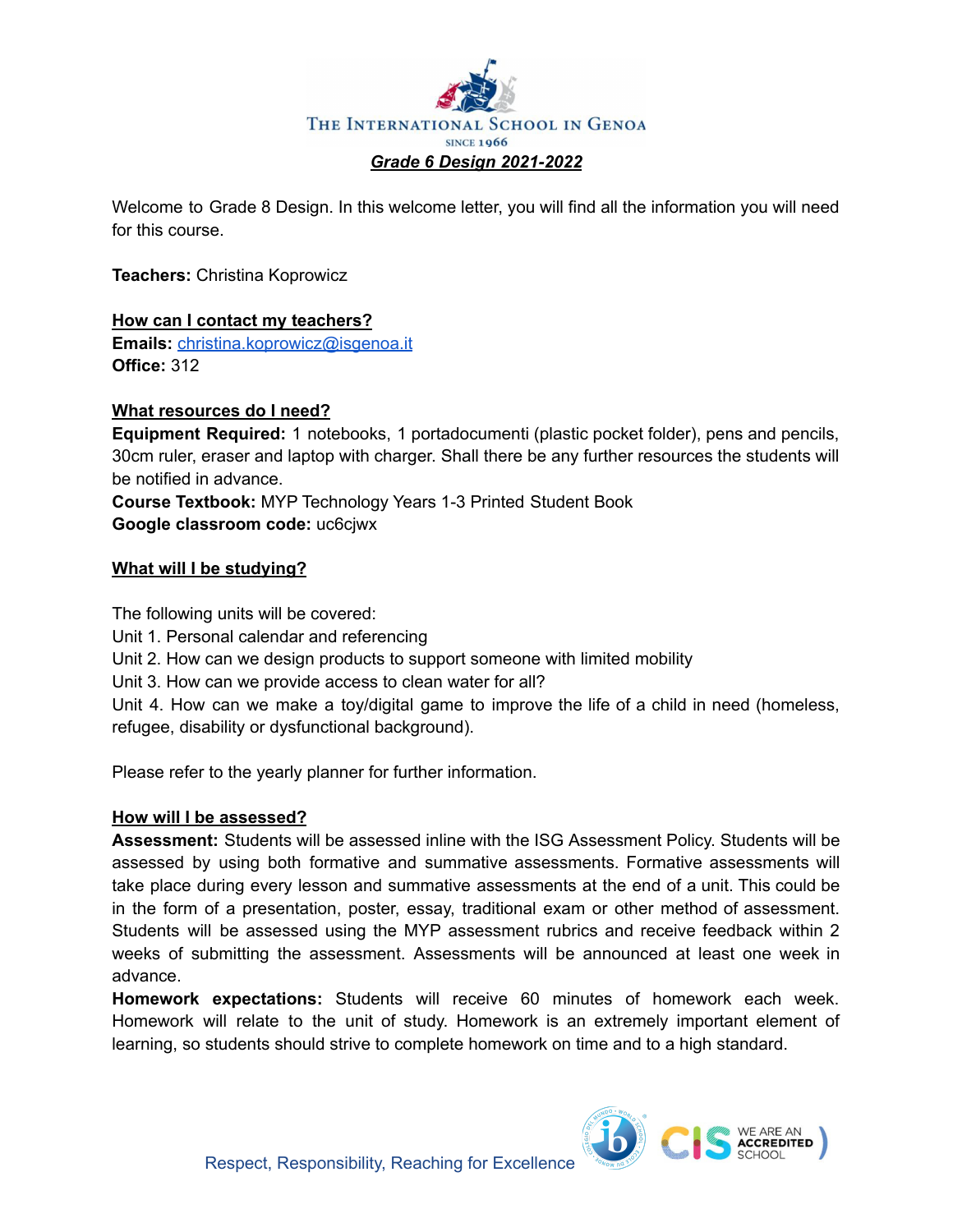

Welcome to Grade 6 Science. In this welcome letter, you will find all the information you will need for this course.

**Teachers:** Christina Koprowicz

### **How can I contact my teachers?**

**Emails:** [christina.koprowicz@isgenoa.it](mailto:christina.koprowicz@isgenoa.it) **Office:** 312

### **What resources do I need?**

**Equipment Required:** 2 notebooks, 1 portadocumenti (plastic pocket folder), pens and pencils, 30cm ruler, eraser, scientific calculator and laptop with charger. Shall there be any further resources the students will be notified in advance. **Course Textbook:** Sciences for the IB MYP 1-3

**Google classroom codes:** g2rnp7t (Grade 6X) & opur4ms (Grade 6Y)

## **What will I be studying?**

The following units will be covered: Unit 1. What changes? Unit 2. How do living things work? Unit 3. How can we study the living world? Unit 4. Where do we fit into the world?

Please refer to the yearly planner for further information.

## **How will I be assessed?**

**Assessment:** Students will be assessed inline with the ISG Assessment Policy. Students will be assessed by using both formative and summative assessments. Formative assessments will take place during every lesson and summative assessments at the end of a unit. This could be in the form of a presentation, poster, essay, traditional exam or other method of assessment. Students will be assessed using the MYP assessment rubrics and receive feedback within 2 weeks of submitting the assessment. Assessments will be announced at least one week in advance.

**Homework expectations:** Students will receive 60 minutes of homework each week. Homework will relate to the unit of study. Homework is an extremely important element of learning, so students should strive to complete homework on time and to a high standard.